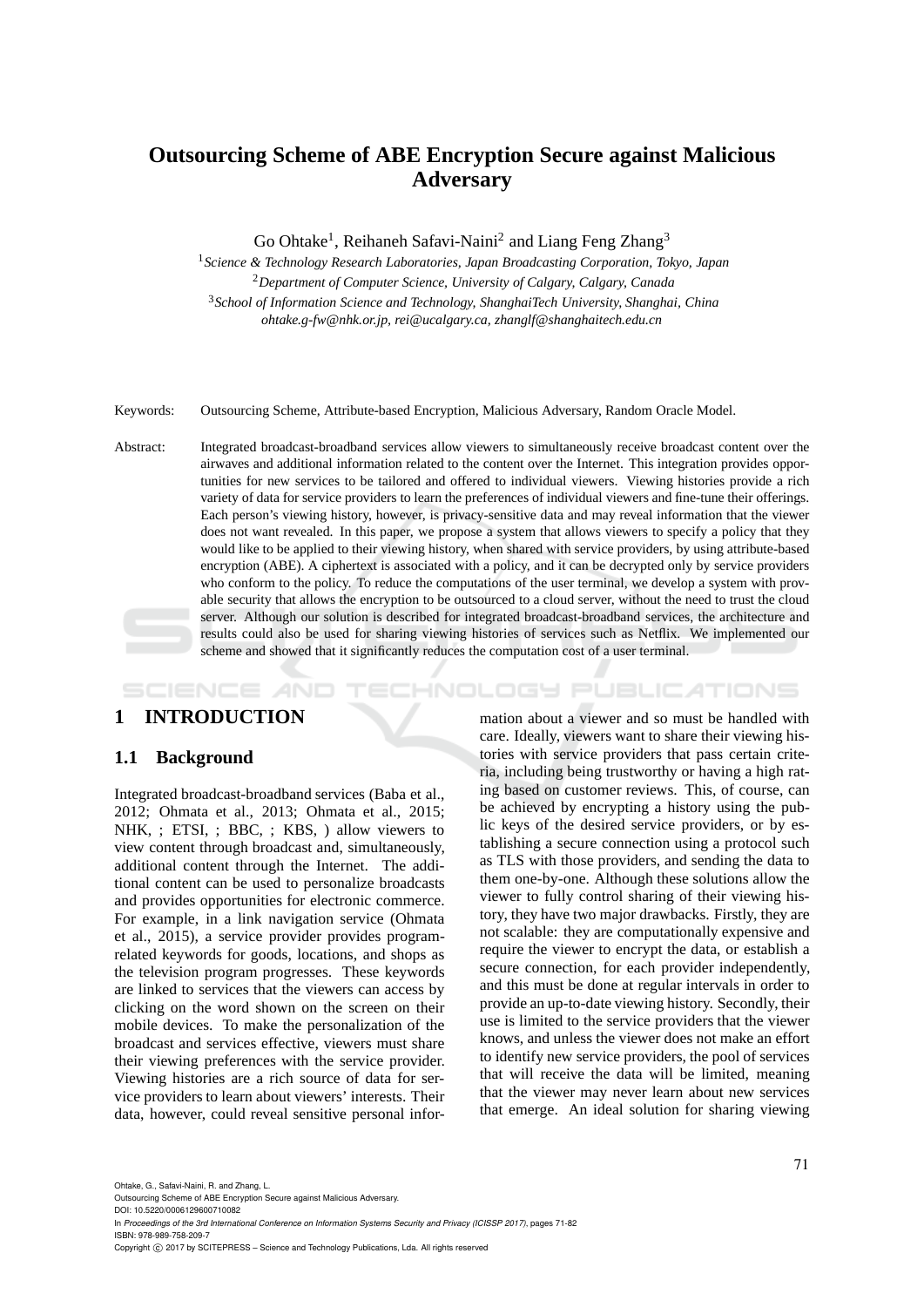history would allow the viewer to produce a single encrypted copy of their viewing history, and specify an access policy that will be enforced on the service providers. It is also important to ensure that the computation of the user terminal is minimized. This is important not only because user terminals, such as television sets, cannot be expected to be equipped with powerful cryptoprocessors, but also because the computation must be performed at regular intervals as new viewing histories are generated. The terminal computations can be reduced by outsourcing them to cloud servers. This, however, raises the issue of trust. Outsourcing computations on the original data would allow a cloud server to learn the viewing history. Moreover, one must ensure that the requested computation has been performed correctly.

#### **1.2 Our Contributions**

In this paper, we propose a secure outsourcing system of *attribute-based encryption (ABE)* that (i) allows sharing of viewer's data according to a viewer-defined policy, (ii) reduces the viewer-side computation to a single encryption using ElGamal encryption, and (iii) ensures privacy of content and correctness of computation against a malicious cloud server. We use ABE to enable viewers to encrypt their own viewing history and specify the attributes of the service providers who can access the data. ABE provides an elegant means of expressing and enforcing access control policies. In a ciphertext-policy ABE, a service provider has a set of attributes that is verified by a trusted authority who issues the corresponding private key to them. A ciphertext can be generated by any viewer using the public key of the system. The ciphertext is attached to a policy that is expressed by a Boolean formula. A service provider whose attribute set satisfies this policy can use the decryption algorithm and their private key to recover the data. Encryption in ABE, however, is costly, and the computation cost grows linearly with the number of attributes. We design an outsourcing scheme that reduces the viewer-side computation to a single ElGamal encryption. This encryption protects the viewer's data against any attack from a cloud server. This ciphertext is then converted by the cloud server into an ABE ciphertext according to a policy that is provided by the viewer. We do not assume a trusted cloud server and design the outsourcing system that protects viewers against its potential misbehavior. We consider colluding attacks where the cloud server and service providers whose attributes do not satisfy the viewer's policy would like to make the viewing history readable to themselves.

We consider five different entities: a registration

authority (RA), a key generation center (KGC), viewers, a cloud server, and service providers (See Figure 1). Viewers are registered with the RA and receive an ID (identification) and credentials that they can use when contacting the cloud server. This is to ensure that the data provided to the cloud server are valid and the system is not abused. Service providers are registered with the KGC and receive private keys associated with their verified attributes. The cloud server is not assumed to be honest. Each viewer's data must be protected for the sake of privacy. Also, the computation delegated to the cloud server must be verifiable. These requirements are captured in *security* and *unforgeability*, ensuring that (i) the viewers' personal information remains private in the system and only accessible to the service providers who have the required attributes, and (ii) the computation of the cloud server is verifiable by the viewers and the service providers. We use game-based definitions to model these requirements and devise an outsourcing scheme of ABE encryption that ensures these properties. We give formal proofs of security for these properties, assuming access to a random oracle by the participants. Our scheme is based on the "large universe" ABE scheme of Waters (See Appendix A in (Waters, 2008)) that supports an unlimited number of attributes and has constant-size public parameters for any policy that can be described by a Linear Secret Sharing Scheme (LSSS) matrix. We implement the encryption algorithms of our scheme and the ABE scheme of Waters (Waters, 2008) on a user terminal and measure the processing times. The experimental results show that our scheme reduces the encryption cost of a user terminal to about one third that of the ABE scheme of Waters (Waters, 2008), without assuming a trustworthy server.

**Outsourcing Encryption.** The encryption algorithm of an ABE scheme has a substantially higher computation cost than that of conventional public key encryption schemes such as RSA or ElGamal encryption. Therefore, a user terminal with a lowperformance CPU, such as a television set or a mobile device, must bear a comparatively large computation cost when encrypting a viewing history. This problem has motivated a number of recent studies on outsourcing schemes for the computation (Hohenberger and Waters, 2014; Li et al., 2012; Zhou and Huang, 2011). In all these schemes, a large part of encryption process is outsourced to a cloud server. The schemes, however, assume that the cloud server is either *honest* and, while following the protocol, there is no collusion with other entities, or it is *honest-but-curious* and, while following the protocol, may collude with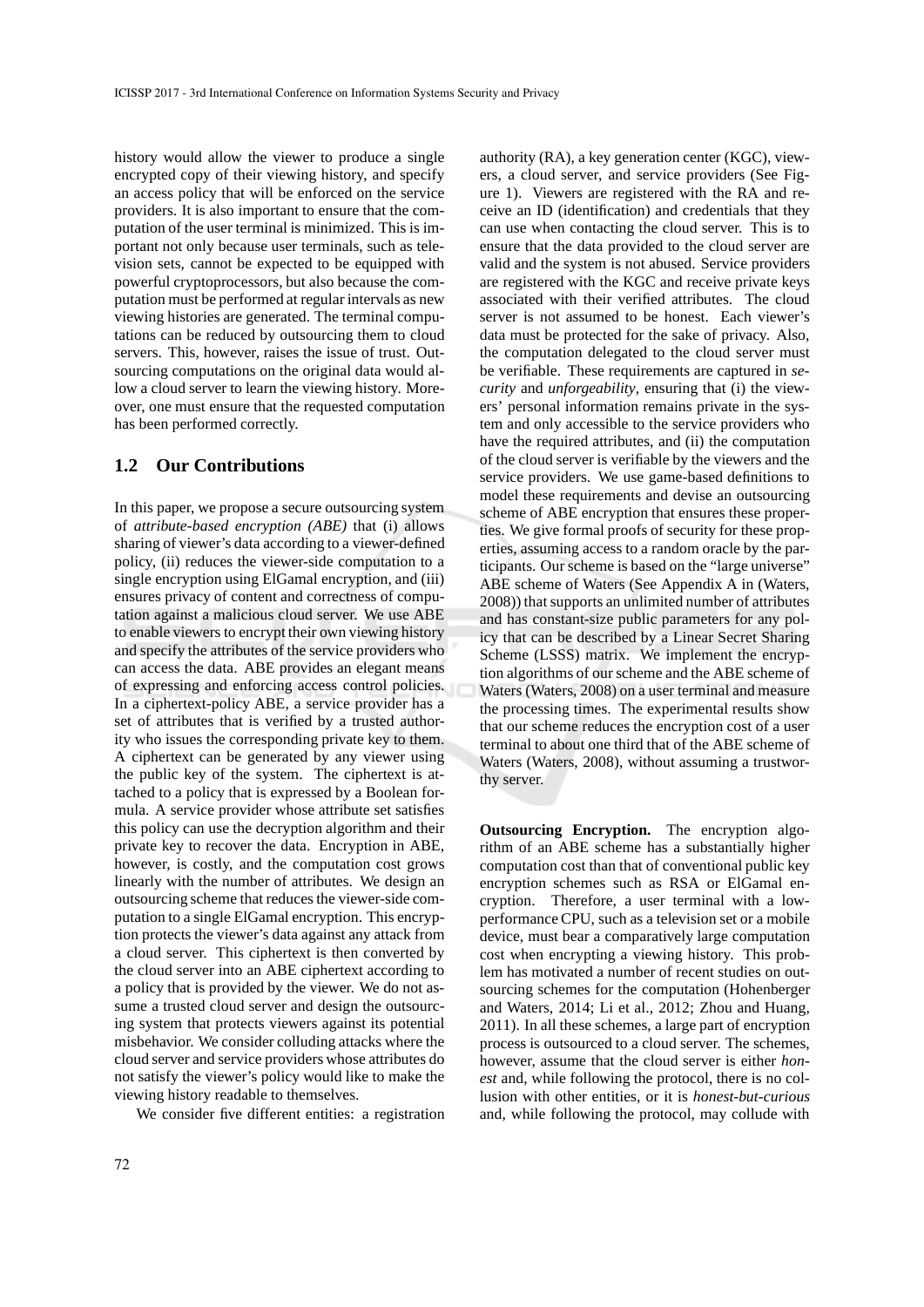other entities to learn the private information of the users. Our work is the first to consider security against a *malicious* cloud server who does not follow the protocol and may collude with other entities. This is a realistic model for outsourcing the viewing history encryption when viewers cannot rely on a trustworthy cloud server.

**Towards Attribute-based Sharing of Viewing Histories.** Outsourcing the ABE ciphertext computation to a cloud server is an attractive solution in many application scenarios. Our scenario considers the resource-limited clients of integrated broadcastbroadband services, and content distribution services such as Netflix or Spotify have similar requirements. Here, the users' viewing histories are known by the service provider: in fact, they would be the basis of any recommendation system run by it. Moreover, users may be willing to share this data with third-party service providers for the purpose of receiving different services. For example, having a lot of movies for children in one's viewing history would suggest the viewer has an interest in toys, and in such case, relevant information can be provided directly by a third party or through the service provider. This sharing of information must meet the terms and conditions specified by the user that are encoded as a set of attributes that the third party must satisfy. The incentive for the service provider (e.g. Netflix) to outsource the encryption is the number of subscribers and the required update frequency of the viewing history. Once the service provider receives the user's consent and conditions, it uses the system proposed in this paper to minimize their computation.

#### **1.3 Related Work**

Sahai and Waters (Sahai and Waters, 2005) proposed the first ABE scheme as an extension of identitybased encryption (IBE). ABE schemes are attractive because they allow access control of content in realistic situations. ABE schemes can be classified into (i) key-policy ABE (KP-ABE) (e.g. (Goyal et al., 2006; Ostrovsky et al., 2007; Rouselakis and Waters, 2013; Attrapadung, 2014; Gay et al., 2015; Attrapadung et al., 2016)), and (ii) ciphertext-policy ABE (CP-ABE) (e.g. (Bethencourt et al., 2007; Cheung and Newport, 2007; Katz et al., 2008; Nishide et al., 2008; Waters, 2008; Emura et al., 2009; Lewko et al., 2010; Okamoto and Takashima, 2010; Ohtake et al., 2013; Rouselakis and Waters, 2013; Attrapadung and Yamada, 2015; Attrapadung et al., 2016)). In KP-ABE, a ciphertext is associated with a set of attributes, and a private key is associated with a policy. In CP-

ABE, a private key is associated with a set of attributes, and a ciphertext is associated with a policy. A ciphertext can be decrypted by a user whose attributes satisfy the policy that is attached to the ciphertext. In this paper, we consider CP-ABE. Outsourcing of ABE was first considered in (Green et al., 2011), which proposed ABE decryption outsourcing with the goal of minimizing the users' decryption cost and assumed *honest-but-curious* cloud servers. In (Zhou and Huang, 2011), an outsourcing scheme for ABE encryption and decryption was proposed, also assuming *honest-but-curious* cloud servers. An outsourcing scheme for ABE encryption based on the scheme of (Zhou and Huang, 2011) and using a MapReduce cloud was proposed in (Li et al., 2012). In this scheme, distributed processing is performed by a number of cloud servers wherein at least one of them is assumed to be *honest*. The scheme in (Hohenberger and Waters, 2014) is an online/offline ABE scheme in which the encryption algorithm is divided into two parts: online encryption, which is performed by a user terminal, and offline encryption, which is performed by an *honest* cloud server. An outsourcing scheme for ABE key generation and decryption in which the outsourced computation results are checkable was proposed in (Li et al., 2014); this scheme assumes *honest-but-curious* cloud servers. To the best of our knowledge, ours is the first outsourcing scheme of ABE encryption for when the cloud server is potentially malicious.

# **2 PRELIMINARIES**

Secret sharing schemes are proposed independently by (Shamir, 1979) and (Blakley, 1979). A more recent survey of the area can be found in (Beimel, 1996).

LOGY PUBLIC*A*TIONS

## **2.1 Access Structures**

**Definition 1** *(Access Structure). Let P* =  ${P_1, P_2, ..., P_n}$  *be a set of parties.* A collection of *subsets of*  $P$ ,  $A \subseteq 2^{\{P_1, P_2, ..., P_n\}}$ , *is a monotone access structure if*  $\forall B, C$ : *if*  $B \in \mathbb{A}$  *and*  $B \subseteq C$  *then*  $C \in \mathbb{A}$ *. A set A in* A *is called an authorized set, and a set A not in* A *is called an unauthorized set.*

In ABE, the role of the parties is taken by the attributes: the private key is a secret that is divided into shares, with each share assigned to an attribute. The access structure A includes the subset of attributes that can reconstruct the key and decrypt the ciphertext. We only consider monotone access structures.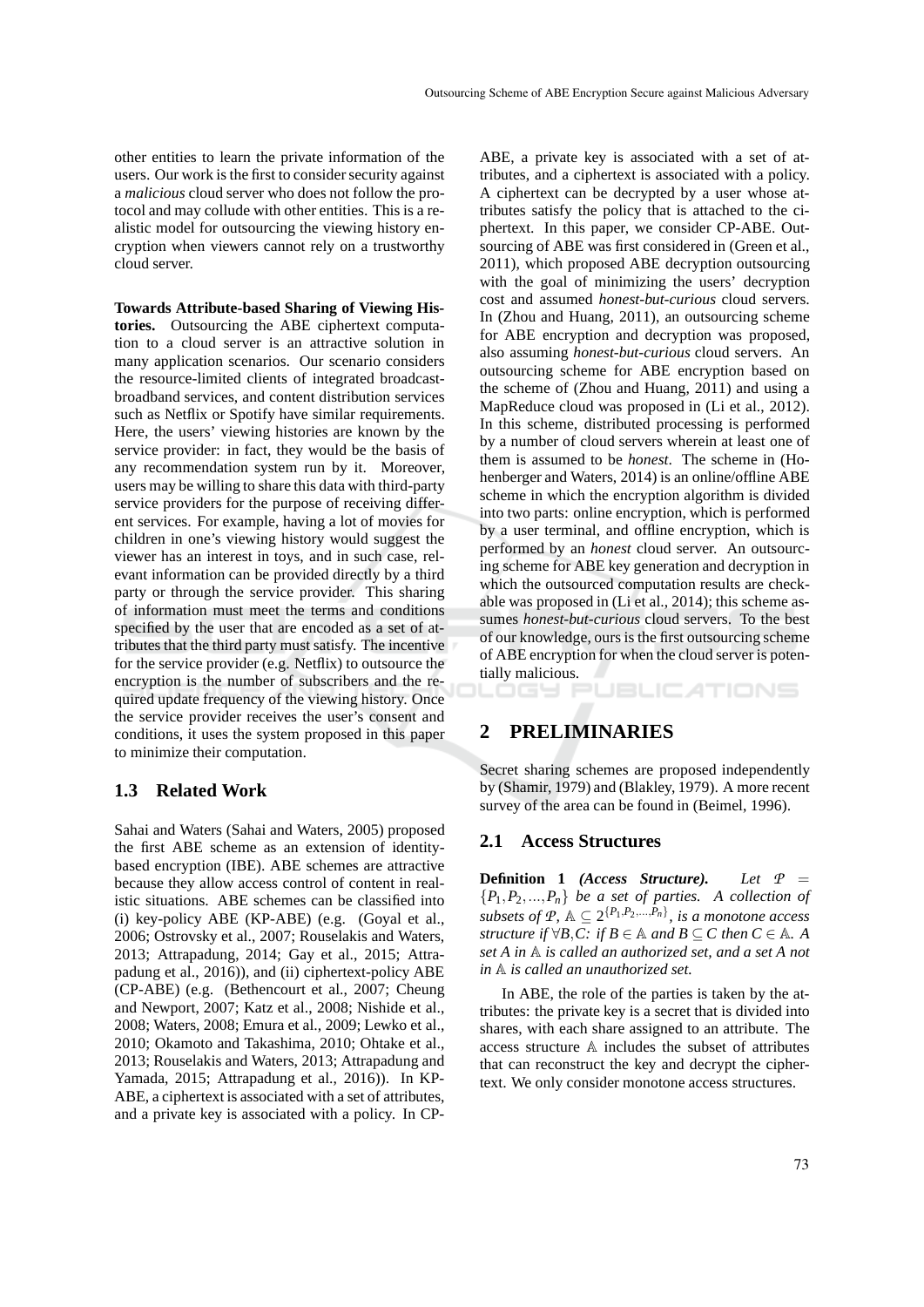#### **2.2 Linear Secret Sharing Schemes**

**Definition 2** *(Linear Secret Sharing Schemes (LSSS)). A secret-sharing scheme* Π *over a set of parties*  $P$  *is called linear (over*  $\mathbb{Z}_p$ *) if,* 

- *1. The shares of the parties form a vector over*  $\mathbb{Z}_p$ *.*
- *2. There exists a matrix M with* ℓ *rows and n columns called the share-generating matrix for* Π *and a function* ρ *which maps each row of the matrix to an associated party. That is, for*  $i = 1, \ldots, \ell$ *, the value* ρ(*i*) *is the party associated with row i. Suppose we have a column vector*  $\vec{v} = (s, r_2, ..., r_n)$ , *where*  $s \in \mathbb{Z}_p$  *is the secret to be shared, and*  $r_2, \ldots, r_n \in \mathbb{Z}_p$  *are randomly chosen, then M* $\vec{v}$  *is the vector of* ℓ *shares of the secret s according to* **Π.** The share  $(M\vec{v})$ *i* belongs to party  $ρ(i)$ *.*

It is shown in (Beimel, 1996) that every LSSS having the above definition enjoys the *linear reconstruction* property, defined as follows: Suppose that Π is a LSSS for the access structure A. Let *S* ∈ A be any authorized set, and let  $I \subset \{1, 2, ..., \ell\}$  be defined as  $I = \{i : \rho(i) \in S\}$ . Then, there exist constants  $\{w_i \in \mathbb{Z}_p\}_{i \in I}$  such that, if  $\{\lambda_i\}$  are valid shares of any secret *s* according to  $\Pi$ , then  $\sum_{i \in I} w_i \lambda_i = s$ . Furthermore, it is shown in (Beimel, 1996) that these constants  $\{w_i\}$  can be found in time polynomial in the size of the share-generating matrix *M*. Like any secret sharing scheme, it has the property that for any unauthorized set  $S \notin A$ , the secret *s* should be information theoretically hidden from the parties in *S*.

#### **2.3 Bilinear Maps**

Let  $G$  and  $G_T$  be two multiplicative cyclic groups of prime order *p*. Let *g* be a generator of  $\mathbb{G}$  and  $e : \mathbb{G} \times \mathbb{G} \to \mathbb{G}_T$  be a bilinear map that has the following properties:

- 1. Bilinearity:  $e(u^a, v^b) = e(u, v)^{ab}$  for all  $u, v \in \mathbb{G}$ and  $a, b \in \mathbb{Z}_p$ .
- 2. Non-degeneracy:  $e(g, g) \neq 1$ .

We say that  $G$  is a bilinear group if the group operation in  $\mathbb{G}$  and the bilinear map  $e : \mathbb{G} \times \mathbb{G} \to \mathbb{G}_T$  are both efficiently computable. Notice that the map *e* is symmetric, since  $e(g^a, g^b) = e(g, g)^{ab} = e(g^b, g^a)$ .

# **2.4 Decisional Parallel Bilinear Diffie-Hellman Exponent Assumption**

The decisional *q*-parallel Bilinear Diffie-Hellman Exponent (BDHE) problem (Waters, 2008) is defined as

follows. Choose a group G of prime order *p* according to the security parameter. Let  $a, s, b_1, ..., b_q \in \mathbb{Z}_p$ be chosen at random and *g* be a generator of G. If an adversary is given  $\vec{y} =$ 

$$
g, gs, ga, ..., g(aq), g(aq+2), ..., g(a2q)
$$
  
\n
$$
\forall_{1 \leq j \leq q} gs \cdot b_j, ga/b_j, ..., g(aq/b_j), g(aq+2/b_j), ..., g(a2q/b_j)
$$
  
\n
$$
\forall_{1 \leq j,k \leq q, k \neq j} ga \cdot s \cdot b_k/b_j, ..., g(aq \cdot s \cdot b_k/b_j),
$$

it must remain hard to distinguish  $e(g,g)^{a^{q+1}s} \in \mathbb{G}_T$ from a random element in  $\mathbb{G}_T$ .

An algorithm *B* that outputs  $z \in \{0,1\}$ <br>has advantage  $\varepsilon$  in solving the deci- $\alpha$  advantage  $\varepsilon$  in solving sional *q*-parallel BDHE problem in G if

$$
\left|\Pr\left[\mathcal{B}(\vec{y},T=e(g,g)^{d^{q+1}s})=0\right]-\Pr\left[\mathcal{B}(\vec{y},T=R)=0\right]\right|\geq\epsilon.
$$

**Definition 3***. We say that the decisional q-parallel BDHE assumption holds if no polynomial time algorithm has a non-negligible advantage in solving the decisional q-parallel BDHE problem.*

# **3 DEFINITIONS**

**3.1 Model**

The model of outsourcing ABE encryption is defined as follows.

**Definition 4***. The outsourcing scheme of ABE encryption is a tuple consisting of the following algorithms:*

- $$ *put a security parameter* λ*. It outputs the public parameter PK and the master key MSK.*
- $KeyGen(PK, MSK, S) \rightarrow SK$ *. This algorithm takes as input PK, MSK, and a set of attributes S. It outputs a private key SK associated with S.*
- $\mathbf{Encryption}(PK, \mathbb{A}, \mathcal{M}) \rightarrow (CT', \pi)$ *. This algorithm takes as input PK, an access structure* A*, and a message M . It outputs an intermediate ciphertext CT*′ *and a proof* π*.*
- *Encrypt<sub>c</sub>*(*PK*,  $\mathbb{A}$ *, CT'*)  $\rightarrow$  *CT. This algorithm takes as input PK,* A*, and CT*′ *. It outputs a ciphertext CT .*
- $\text{Decrypt}(CT, \pi, SK, PK) \rightarrow M / \perp$ *. This algorithm takes as input CT ,* π*, SK, and PK. It outputs M if* π *is a valid proof of CT and S satisfies* A*. Otherwise, it outputs the error message* ⊥.

Figure 1 shows a model of an outsourcing scheme of ABE encryption for integrated broadcastbroadband services. There are five different entities: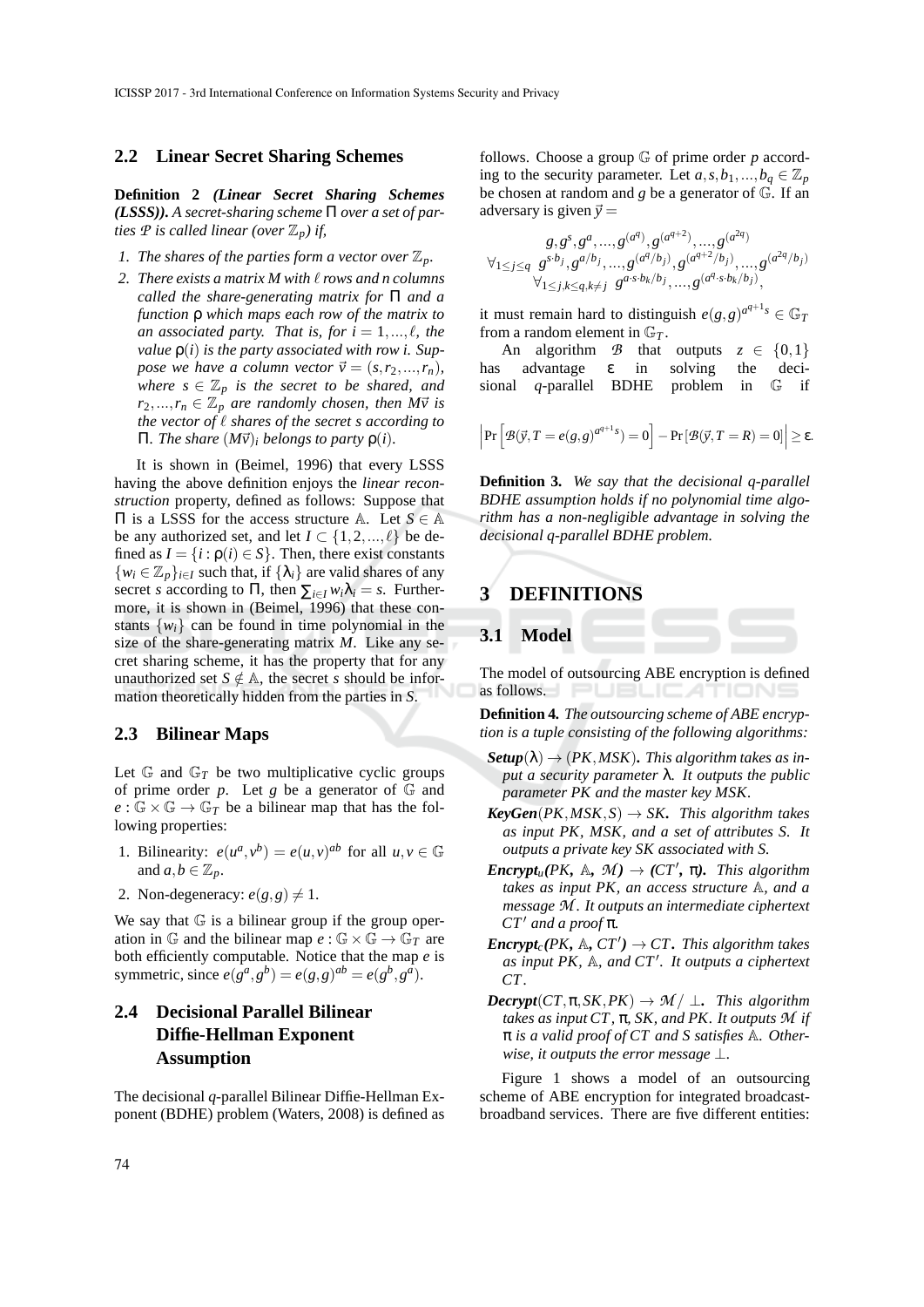

Figure 1: Model outsourcing scheme of ABE encryption for integrated broadcast-broadband service.

a registration authority (RA), a key generation center (KGC), viewers, a cloud server, and service providers. The RA registers viewers of broadcast services. A registered viewer is given identity information *ID* that allows a third party to verify their identity, possibly through interacting with the RA. The KGC sets up the access control system by running the **Setup** and **Key-Gen** algorithms for the ABE system, and after verifying the service providers' attributes *S*, provides them with private keys *SK* associated with *S*. A registered viewer uses **Encrypt**<sub>*u*</sub> to encrypt their viewing history *M* that will be an ElGamal ciphertext sent to the cloud server. This first level of encryption ensures the privacy of the viewer information in the cloud server. The viewer provides to the cloud server a policy that they would like to enforce. The cloud server uses **Encrypt** $_c$  to convert the received ElGamal ciphertext into an ABE ciphertext that enforces the viewer's policy for the service providers, making it accessible to all service providers who possess the required attributes. Service providers who have received their private keys of the ABE system and whose attributes satisfy the viewer's policy can use **Decrypt** to access the viewing history of the viewer.

In the following, we focus on the access control part of the system and assume that the cloud server verifies the identity of the viewers who provide their viewing history, by using *ID* and an identity service that uses the RA registration process. This ensures that the viewing history is provided by valid viewers. Otherwise, viewing histories may be provided by fake viewers, resulting in unreliable data for service providers (resulting in, e.g., incorrect viewing statistics). Note that this does not pose a threat to the privacy of the viewer, as their viewing history is stored in encrypted form. The system works as follows: First, a viewer creates an intermediate ciphertext  $CT'$  of  $M$  with an access structure  $A$  to specify a condition for a service provider who can decrypt the viewing history. The viewer transmits *ID*, *CT*′ , A, and a proof  $\pi$  to the cloud server. The cloud server transforms*CT*′ into a ciphertext*CT*, and then it stores

 $(ID, CT, A, \pi)$  for each viewer in a public database. A service provider downloads the tuple of  $(ID, CT, \mathbb{A}, \pi)$ for a specified viewer and verifies its correctness by using  $\pi$ . Note that the viewer can verify the correctness of  $(ID, CT, \mathbb{A}, \pi)$  stored in the public database. The service provider can decrypt *CT* and obtain a viewing history *M* iff the tuple is correct and the service provider has a set of attributes *S* satisfying A.

#### **3.2 Security Model**

The following is our trust assumptions and security requirements for the outsourcing ABE encryption system. We assume that the viewers are *honest* and follow the protocol. (We exclude malicious viewers by using identity verification at the cloud server.) The cloud server is not trusted and may deviate from the protocol. This assumption accounts for the possibility that a cloud server may collude with service providers who do not satisfy the viewer's policy and enable them to bypass the viewer's access policy. Service providers follow the protocol, but may collude together, and possibly with the cloud server, to bypass the viewer's access policy and access his or her viewing history. Our basic security requirements are as follows:

- 1. A collusion of service providers, who individually do not satisfy the access policy of a viewer, and a cloud server cannot obtain any information about the viewing history of the viewer.
- 2. A cloud server cannot modify a ciphertext that is decrypted into a different viewing history from the original one.

Note that the cloud server in Requirement 2 would have no incentive for making an attack. In this case, the attack would interfere with a service, though it might be performed by the cloud server.

Fulfilling the above requirements would realize a secure integrated broadcast-broadband service. In Figure 1, a viewer transmits an intermediate ciphertext *CT*′ to the cloud server for outsourcing part of the encryption process. *CT*′ includes the viewing history of the viewer, so the cloud server might try to get it (Requirement 1). Then, a cloud server converts*CT*′ into a ciphertext *CT*, but it might be "incorrect" (Requirement 2). Also, as is the case with conventional ABE schemes, the viewing history might be obtained from *CT* as a result of the service providers colluding (Requirement 1). In light of the above requirements, we define two kinds of security for an outsourcing scheme of ABE encryption: *security* and *unforgeability*.

Let  $\Pi = (\text{Setup, KeyGen, Encryption}_{u}, \text{Encryption})$ **Decrypt**) be an outsourcing scheme of ABE encryp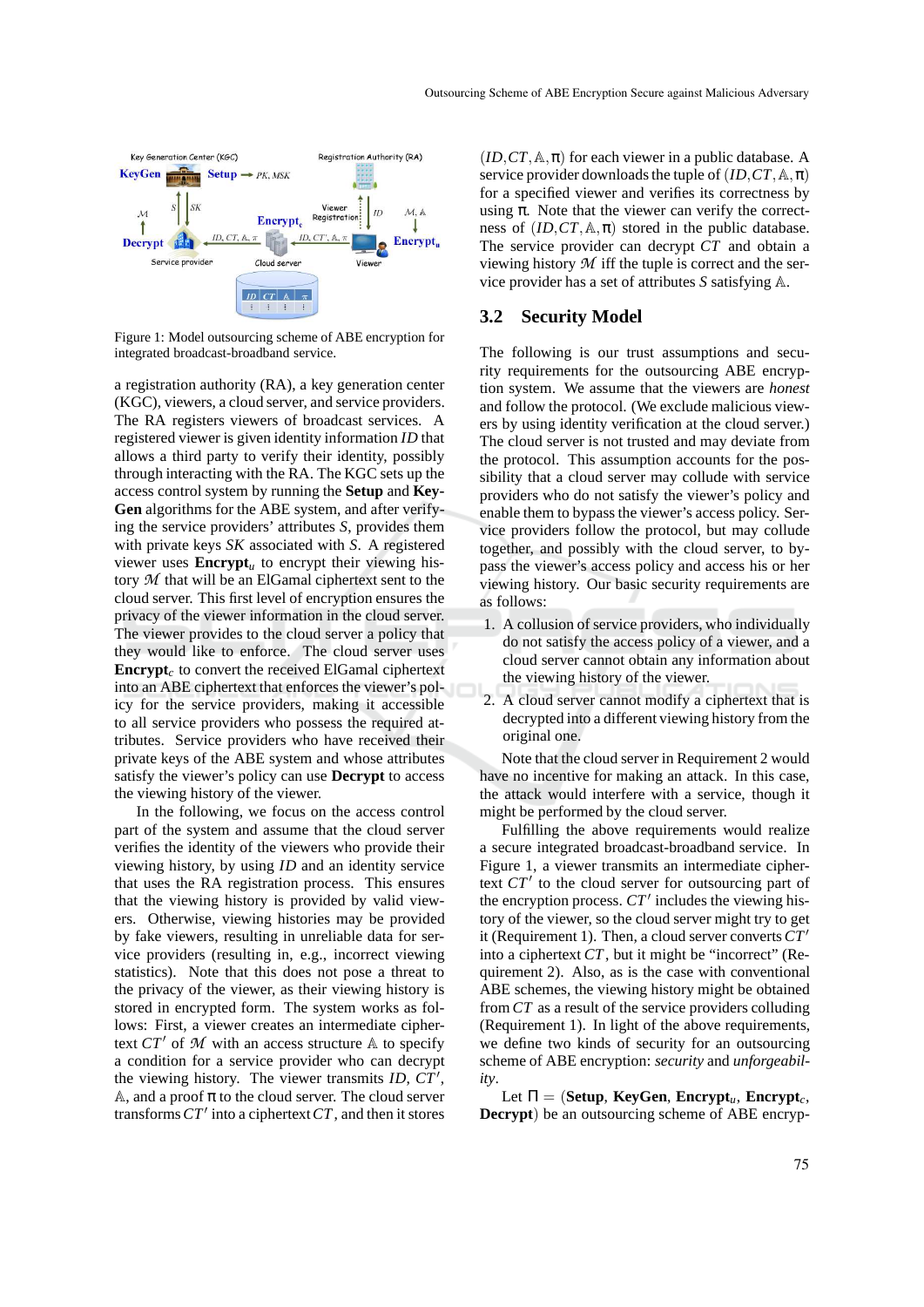tion. The definition of *security* includes attacks made by a cloud server that colludes with service providers. The goal of the attacker is to learn the plaintext that they are not supposed to learn. Formally, we use the following experiment to define security against an adversary *A*.

## **Outsourcing of ABE Encryption Experiment** O**-**ABE**-**Exp*ind <sup>A</sup>*,Π(λ)**:**

- **Init.** The adversary gives a challenge access structure  $\mathbb{A}^*$  to the challenger.
- **Setup.** The challenger runs the **Setup** algorithm and gives the public parameter *PK* to the adversary.
- **Phase 1.** The challenger initializes an empty table *T*, an empty set *D*, and an integer counter  $j = 0$ . Proceeding adaptively, the adversary can repeatedly make any of the following queries:
	- Create(S): The challenger sets  $j := j + 1$ . It runs the **KeyGen** algorithm on *S* to obtain the private key *SK* and stores in table *T* the entry  $(j, S, SK)$ . Then it returns *SK* to the adversary.
	- Corrupt(*i*): If the  $i^{th}$  entry in table *T* exists, the challenger obtains the entry (*i*, *S*, *SK*) and sets  $D := D \cup \{S\}$ . Then it returns *SK* to the adversary. If no such entry exists, it returns  $\perp$ .
- **Challenge.** The adversary submits two messages  $M_0$  and  $M_1$ . The challenger flips a random coin  $b \in \{0, 1\}$ . It runs the algorithm **Encrypt**<sub>*u*</sub>(*PK***,**  $\mathbb{A}^*$ ,  $\mathcal{M}_b$ ) to obtain  $(CT', \pi^*)$ . The challenger returns  $(CT', \pi^*)$  to the adversary.
- **Phase 2.** Phase 1 is repeated with the restrictions that the adversary cannot trivially obtain a private key for the challenge ciphertext  $(CT^*, \pi^*)$  derived from  $(CT', \pi^*)$ . That is, the adversary cannot make a Corrupt query that would result in a set of attributes *S* such that  $f(S, \mathbb{A}^*) = 1$  being added to *D*.
- **Guess.** The adversary outputs a guess *b* ′ of *b*. The output of the experiment is 1 iff  $b = b'$ .

**Definition 5** *(Security). An outsourcing scheme of ABE encryption* Π *is secure if for all probabilistic polynomial-time adversaries A, there exists a negligible function negl such that:*

$$
Pr[O-ABE-Exp_{\mathcal{A},\Pi}^{ind}(\lambda)=1] \leq \frac{1}{2}+negl(\lambda).
$$

The above definition includes an attack in which the cloud server receives an intermediate-ciphertext (*CT*′ , π) from a viewer and creates a ciphertext (*CT*∗ ,  $\pi^*$ ), where  $\pi^* \neq \pi$  and  $CT^*$  can be decrypted into the original message by colluding with service providers whose attributes do not satisfy the policy.

**Remark 1***. The above security implies the security of conventional ABE schemes. This is because an adversary can obtain a challenge ciphertext CT*∗ *from CT*′ *in the Challenge phase of the security game by using the Encrypt<sup>c</sup> algorithm.*

Next, we define the *unforgeability* of our outsourcing scheme. This security definition includes attacks made by a cloud server. The goal of the attacker is to modify a ciphertext so that it is decrypted to a different plaintext from the original one. We use the following experiment to define unforgeability with respect to an adversary *A*.

# **Outsourcing of ABE Encryption Experiment**  $O$ -ABE-Exp $_{A,\Pi}^{unf}(\lambda)$ :

- **Init.** The adversary gives a challenge access structure  $\mathbb{A}^*$  to the challenger.
- **Setup.** The challenger runs the **Setup** algorithm and gives the public parameter *PK* to the adversary.
- **Query.** The challenger initializes an empty table *T*, an empty set *D*, and an integer counter  $j = 0$ . Proceeding adaptively, the adversary can repeatedly make any of the following queries:
	- Create(*S*): The challenger sets  $j := j + 1$ . It runs the **KeyGen** algorithm on *S* to obtain the private key *SK* and stores in table *T* the entry (*j*, *S*, *SK*). Then it returns *SK* to the adversary.
	- Corrupt(*i*): If the  $i^{th}$  entry exists in table *T*, the challenger obtains the entry (*i*, *S*, *SK*) and sets  $D := D \cup \{S\}$ . It then returns *SK* to the adversary. If no such entry exists, it returns  $\perp$ .
- **Challenge.** The adversary submits a challenge message  $\mathcal{M}^*$ . The challenger runs the algorithm **Encrypt**<sub>u</sub> $(PK, \mathbb{A}^*, \mathcal{M}^*)$  to obtain  $(CT', \pi^*)$ . The challenger returns  $(CT', \pi^*)$  to the adversary.
- **Output.** The adversary outputs  $(CT^*, \pi^*)$ . The output of the experiment is 1 if **Decrypt**( $CT^*, \pi^*, SK$ ,  $PK$ )  $\notin \{\perp, \mathcal{M}^*\}.$

**Definition 6** *(Unforgeability). An outsourcing scheme of ABE encryption* Π *is unforgeable if for all probabilistic polynomial-time adversaries A, there exists a negligible function negl such that:*

$$
Pr[O-ABE-Exp_{A,\Pi}^{unf}(\lambda)=1] \le negl(\lambda).
$$

**Remark 2***. In the Output phase, we assume that the adversary outputs a proof* π ∗ *which is the same as the proof received in the Challenge phase. This is because the adversary can easily create (CT*∗ *,* π ∗∗*)*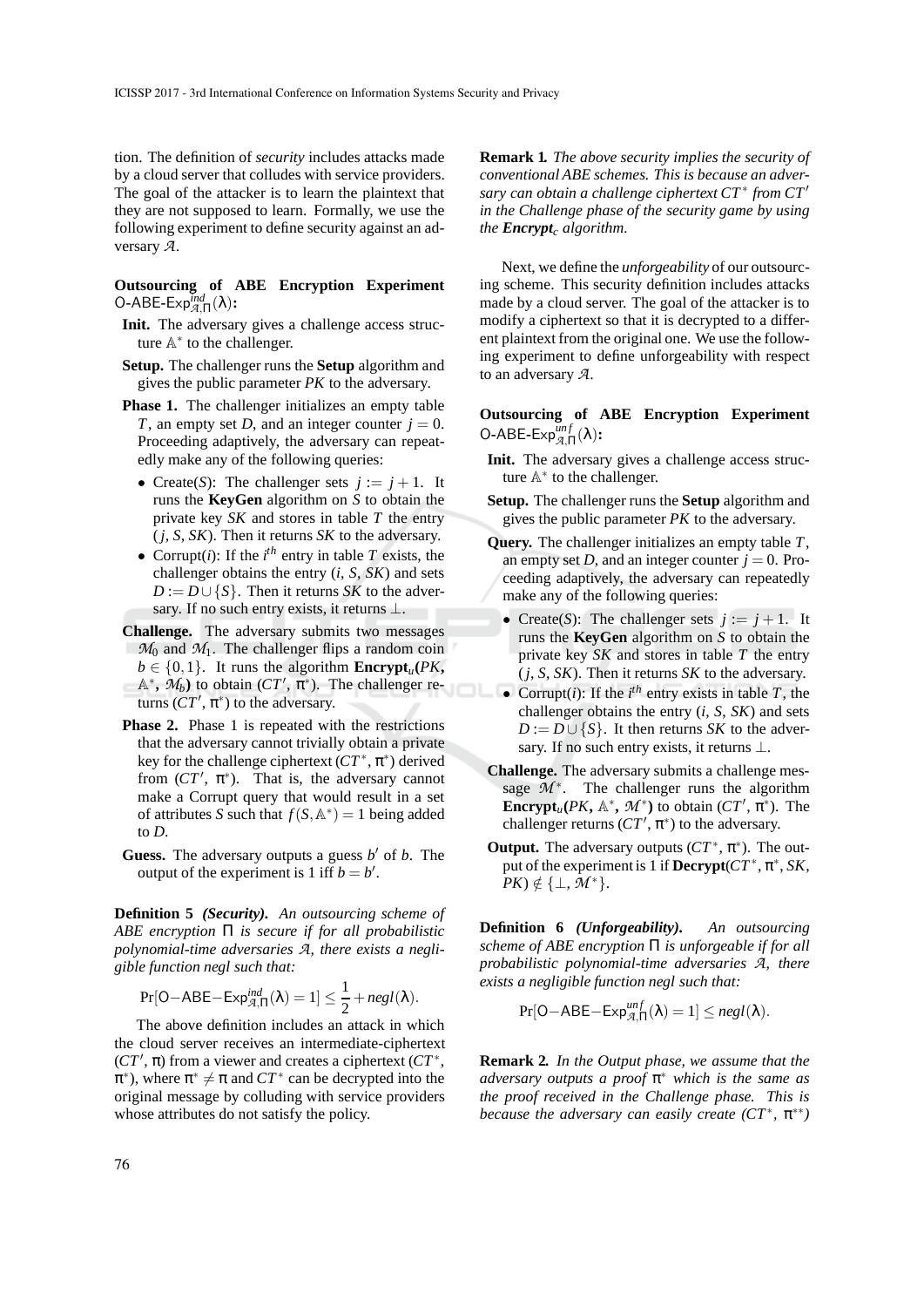$satisfying \pi^{**} \neq \pi^*$  *and*  $\text{Decrypt}(CT^*, \pi^{**}, SK, PK)$  $\notin$  {⊥, M<sup>\*</sup>} *by choosing*  $M^{**} \neq M^*$  *and running the Encrypt<sup>u</sup> and Encrypt<sup>c</sup> algorithms.*

# **4 PROPOSED SCHEME**

We propose an outsourcing scheme for Waters' "large universe" ABE scheme (See Appendix A in (Waters, 2008)), where the number of attributes is unlimited, while the public parameter size is constant. Waters' scheme provides flexibility for the service provider to add new attributes and efficiency for storage of the public key. A policy is expressed as a monotonic Boolean formula that can be mapped into the sharegenerating matrix of a LSSS that is used in the ABE system.

# **4.1 Outsourcing Scheme of ABE Encryption**

As described in Section 3.2, we assume that the cloud server is *malicious* and may not follow the protocol. Our scheme masks the secret in a column vector of a LSSS using random numbers. This prevents the cloud server from learning about the secret from the masked vector, given the intermediate ciphertext. It also uses the *hash of randomness* technique to verify the correctness of the ciphertext.

Our scheme has the following five algorithms:

**Setup**()**.** The setup algorithm chooses a bilinear group  $\mathbb G$  of prime order p, a bilinear map  $e : \mathbb G \times$  $\mathbb{G} \to \mathbb{G}_T$ , a generator *g* of  $\mathbb{G}$ , and hash functions *H* : {0, 1}<sup>\*</sup> → <del>C</del>, *H'* : {0, 1}<sup>\*</sup> × C<sub>*T*</sub> × C<sub>*T*</sub> × {0, 1}<sup>\*</sup> →  ${0,1}^*$  and  $H'' : {0,1}^* \rightarrow {0,1}^*$ . In addition, it chooses random numbers  $\alpha, a \in \mathbb{Z}_n$ . The algorithm outputs the public parameter,

$$
PK = \{g, e(g, g)^{\alpha}, g^a, H(\cdot), H'(\cdot, \cdot, \cdot, \cdot), H''(\cdot)\},
$$

and the master key  $MSK = g^{\alpha}$ .

**KeyGen**(*MSK*,*S*)**.** The key generation algorithm takes as input *MSK* and a set of attributes *S*. The algorithm first chooses a random value  $t \in \mathbb{Z}_p$ . It creates

$$
K = g^{\alpha} g^{at}, L = g^t, K_x = H(x)^t \ (\forall x \in S).
$$

The algorithm outputs a private key,

$$
SK = \{K, L, K_x \, (\forall x \in S)\}.
$$

**Encrypt**<sub>*u*</sub>( $PK$ ,*ID*,( $M$ , $\rho$ ), $M$ ). The algorithm takes as input *PK*, a viewer's identity *ID*, a LSSS access structure  $(M, \rho)$ , and a message  $M$ . We assume that each element of the access matrix *M* is either 0 or 1. The function ρ associates rows of *M* with attributes. In this construction, we limit  $\rho$  to be an injective function; i.e., an attribute is associated with at most one row of *M*.

Let *M* be an  $\ell \times n$  access matrix. The algorithm randomly chooses *s*,  $y_2$ , ...,  $y_n$ ,  $\beta_1$ ,  $\beta_2$ , ...,  $\beta_n \in \mathbb{Z}_p$  and sets a column vector  $\vec{v} = (s + \beta_1, y_2 + \beta_2, ..., y_n + \beta_n) \in$  $\mathbb{Z}_p^n$ . It then calculates

$$
C = \mathcal{M} \cdot e(g, g)^{\alpha s}, C' = g^{s},
$$
  

$$
\pi = H'(ID, C, e(g, g)^{\alpha s}, H''(pos_M)).
$$

Here,  $pos_M$  is a string showing all of the elements in the access matrix *M* that are 1. For example, if the matrix *M* is  $\sqrt{2}$ 

$$
M = \left(\begin{array}{cc} 0 & 1 \\ 1 & 1 \\ 1 & 0 \end{array}\right),
$$

then  $pos_M$  is as follows:

$$
pos_M = \{(1,2), (2,1), (2,2), (3,1)\}.
$$

For  $1 \leq i \leq \ell$ , let  $J_i$  be a set  $J_i = \{j : M_{ij} = 1 \mid 1 \leq j \leq \ell\}$ *n*). The algorithm calculates

$$
E_i = g^{a \sum_{j \in J_i} \beta_j}
$$

and outputs an intermediate ciphertext,

$$
CT' = \{C, C', (E_i)_{1 \leq i \leq \ell}, \vec{v}, (M, \rho)\},\
$$

and a proof  $\pi$ .

OGY PUBLICATIONS The algorithm takes as input *PK* and *CT*′ . For  $1 \leq i \leq \ell$ , the algorithm calculates  $\lambda_i = M_i \vec{v}$ , where *Mi* is the row vector corresponding to the *i*th row of *M*. The algorithm also chooses random numbers  $r_1, ..., r_\ell \in \mathbb{Z}_p$ , and calculates

$$
C_i = \frac{g^{a\lambda_i} H(\rho(i))^{-r_i}}{E_i}, D_i = g^{r_i} (1 \leq i \leq \ell)
$$

and outputs a ciphertext,

$$
CT = \{C, C', (C_i, D_i)_{1 \leq i \leq \ell}, (M, \rho)\}.
$$

**Decrypt**( $CT, \pi, SK, PK, ID$ ). The decryption algorithm takes as input *CT*, π, *SK*, *PK*, and *ID*. Suppose that *S* satisfies the access structure, and let  $I \subset$  $\{1,2,...,\ell\}$  be defined as  $I = \{i : \rho(i) \in S\}$ . Moreover, let  $\{w_i \in \mathbb{Z}_p\}_{i \in I}$  be a set of constants such that if  $\{\lambda_i\}$ are valid shares of any secret *s* according to *M*, then  $\sum_{i \in I} w_i \lambda_i = s$ . The algorithm computes

$$
e(C',K)/(\prod_{i\in I}(e(C_i,L)e(D_i,K_{\rho(i)}))^{w_i})=e(g,g)^{\alpha s}.
$$

If  $\pi \neq H'(ID, C, e(g, g)^{\alpha s}, H''(\text{pos}_M))$ , the algorithm outputs ⊥. This will happen in two cases:  $(1)$  *CT* was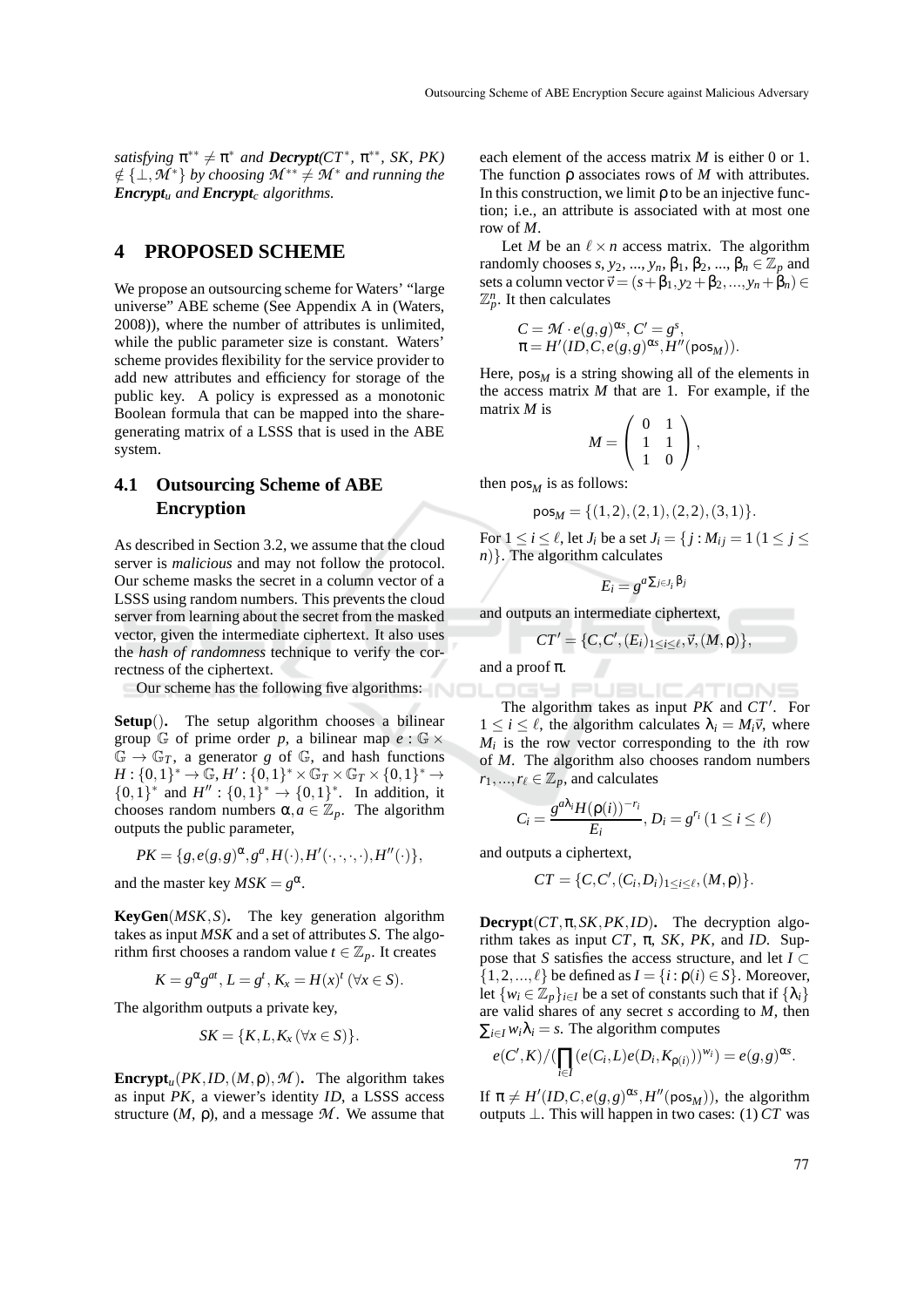modified; (2) *SK* does not satisfy the policy in *CT*. Hence,  $\perp$  will appear whenever (1) or (2) happens. Otherwise, it outputs the message,

$$
\mathcal{M}=C/e(g,g)^{\alpha s}.
$$

**Remark 3** *. Our scheme is secure even if the cloud server is malicious because (i) the vector*  $\vec{v}$  =  $(s, y_2, \ldots, y_n)$  *that is used to create the shares of s is masked from an adversary by using random numbers* (β1,β2,...,β*n*)*, and (ii) to verify the correctness of the Encrypt<sub>c</sub> algorithm, a proof*  $\pi$  *is added to the ciphertext. The formal security proof is shown in Section 4.2.*

**Remark 4***. The proof* π *is like a message authentication code (MAC), since it uses a hash function H*′ *and a shared key e*(*g*,*g*) α*s . A viewer can verify the correctness of a tuple of (ID, CT ,* A*,* π*) stored in the cloud server if the viewer keeps the random number s that is generated in the Encrypt<sup>u</sup> algorithm. Namely, even if a malicious cloud server creates another tuple of (ID, CT*∗ *,* A ∗ *,* π ∗ *) from scratch and stores it in a public database, the viewer can detect the attack (although this requires the viewer to check the status of the database periodically).*

*Another solution to prevent the above attack is using a digital signature scheme, but it might put a heavy load on a user terminal equipped with only a low-performance CPU. That's why we use a hash function to verify the correctness of the ciphertext.*

**Remark 5***. The hash function H*′ *with four input values can be implemented by a secure hash function, and using the concatenation of all inputs:*  $H'(ID||C||e(g,g)^{\alpha s}||H''(\text{pos}_M)).$ 

#### **4.2 Security Proof**

Here, we prove that our scheme has the *security* and *unforgeability* properties defined in Section 3.2. The proof of *security* are based on (Waters, 2008).

**Theorem 1***. Our scheme is selectively secure under the decisional q-parallel BDHE assumption in the random oracle model.*

*Proof.* Suppose we have an adversary *A* with nonnegligible advantage  $\varepsilon = A d v_g$  in the selective security game against our construction. Moreover, suppose it chooses a challenge matrix *M*∗ where both dimensions are at most *q*. Below, we show how to build a simulator *B* that solves the decisional *q*-parallel BDHE problem.

**Init.** The simulator *B* takes as input a *q*-parallel BDHE challenge  $(\vec{v}, T)$ . *B* runs the adversary *A*, which gives *B* the challenge access structure  $(M^*, \rho^*)$ . Here,  $M^*$  is  $\ell^* \times n^*$  matrix and  $\ell^*, n^* \leq q$ .

**Setup.** *B* chooses a random value  $\alpha' \in \mathbb{Z}_p$  and implicitly sets  $\alpha = \alpha' + a^{q+1}$  by letting  $e(g, g)^\alpha =$  $e(g^a, g^{a^q})e(g, g)^{\alpha'}$ . *B* sends  $\langle g, e(g, g)^{\alpha}, g^a \rangle$  to *A*.

**Phase 1.** *B* initializes empty tables  $T_1$ ,  $T_2$ ,  $T_3$ ,  $T_4$ , an empty set *D*, and an integer  $j = 0$ . It answers the adversary's queries as follows:

• Random Oracle Hash  $H(x)$ : If there is an entry  $(x, h)$  in  $T_1$ , return *h*. Otherwise, begin by choosing a random value  $z_x$ . If there is some index *i* such that  $\rho^*(i) = x$ , calculate

$$
h = g^{z_x} g^{aM_{i,1}^*/b_i} \cdot g^{a^2 M_{i,2}^*/b_i} \cdots g^{a^{n^*} M_{i,n^*}^*/b_i}.
$$

Record  $(x,h)$  in  $T_1$  and return *h*. Note that if there is no index *i* such that  $\rho^*(i) = x$ , then  $H(x) = g^{z_x}$ . Note that the responses from the oracle are distributed randomly because of the value of  $g^{z_x}$ .

- Random Oracle Hash  $H'(ID, \bar{C}, \bar{K}, \bar{V})$ : If there is an entry  $(ID, \bar{C}, \bar{K}, \bar{V}, h')$  in  $T_2$ , return  $h'$ . Otherwise, choose a random value  $h' \in \{0,1\}^*$ , record  $(ID, \bar{C}, \bar{K}, \bar{V}, h')$  in  $T_2$  and return  $h'$ .
- Random Oracle Hash  $H''(P)$ : If there is an entry  $(P, h'')$  in  $T_3$ , return  $h''$ . Otherwise, choose a random value  $h'' \in \{0,1\}^*$ , record  $(P, h'')$  in  $T_3$  and return *h* ′′ .
- Create(S): Set  $j := j + 1$ . Suppose *S* does not satisfy  $(M^*, \rho^*)$ . Choose a random value  $r \in \mathbb{Z}_p$ . Find a column vector  $\vec{w} = (w_1, ..., w_{n^*}) \in \mathbb{Z}_{p}^{n^*}$  such that  $w_1 = -1$  and  $M_i^* \vec{w} = 0$  for all *i* where  $\rho^*(i) \in$ *S*. Set

$$
L = g^r \prod_{i=1}^{n^*} (g^{a^{q+1-i}})^{w_i} = g^t
$$

by implicitly defining  $t = r + w_1 a^q + w_2 a^{q-1} +$  $\cdots + w_{n^*} a^{q+1-n^*}$ . Compute *K* as

$$
K = g^{\alpha'} g^{ar} \prod_{i=2}^{n^*} (g^{a^{q+2-i}})^{w_i}.
$$

Next, we calculate  $K_x(\forall x \in S)$ . If  $x \in S$  for which there is no *i* such that  $\rho^*(i) = x$ , simply let  $K_x =$ *L zx* . Otherwise, create

$$
K_{x} = L^{z_{x}} \prod_{j=1}^{n^{*}} \left( g^{(a^{j}/b_{i})r} \prod_{k=1, k \neq j}^{n^{*}} (g^{a^{q+1+j-k}/b_{i}})^{w_{k}} \right)^{M_{i,j}^{*}}.
$$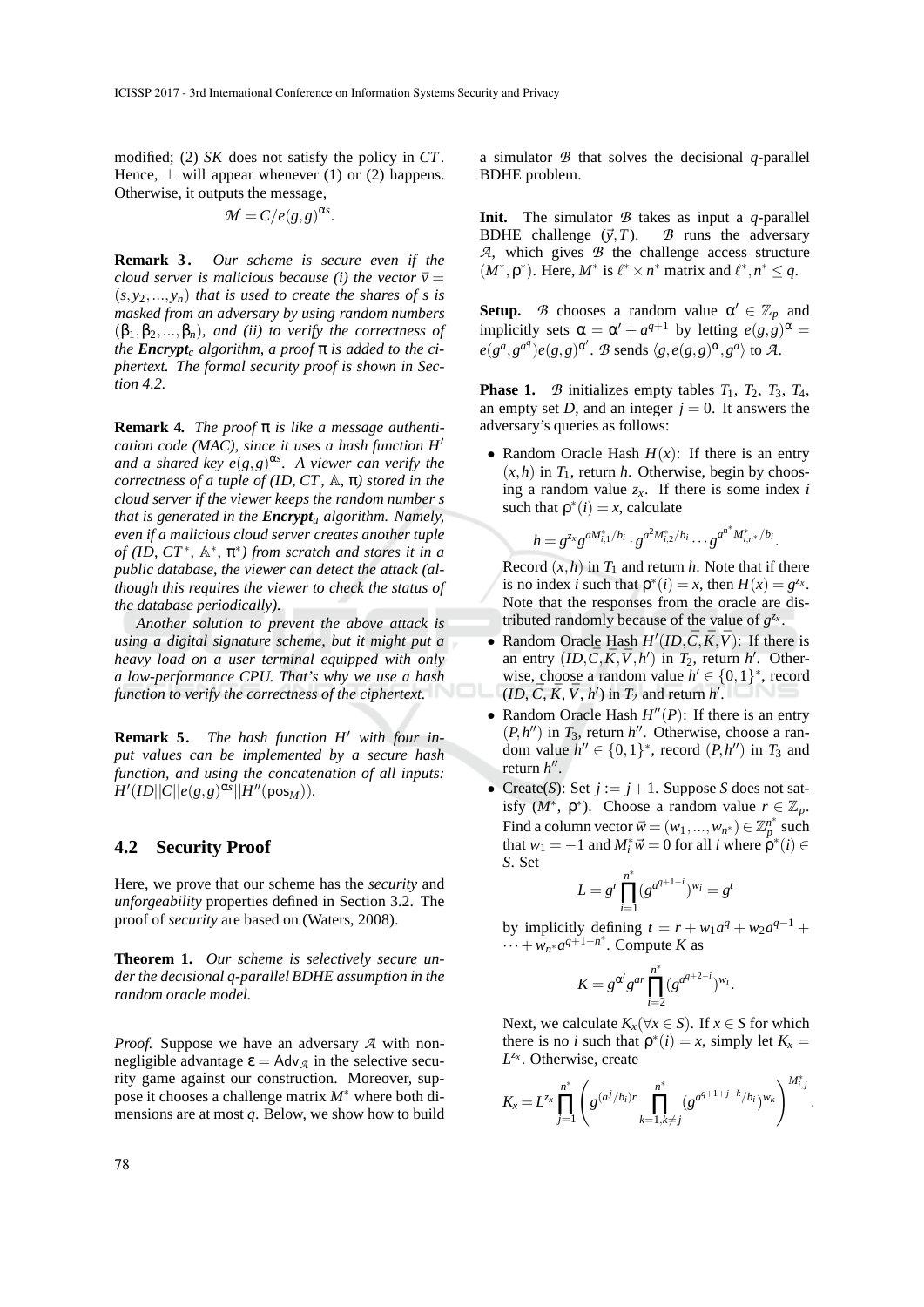Finally, set  $SK = \langle K, L, K_x(\forall x \in S) \rangle$ , store  $(j, S, SK)$  in  $T_4$ , and return *SK* to  $A$ .

• Corrupt(i): *<sup>A</sup>* cannot ask to corrupt any key corresponding to the challenge structure (*M*∗ ,ρ ∗ ). If the *i*th entry exists in table  $T_4$ ,  $\beta$  obtains the entry  $(i, S, SK)$  and sets  $D := D \cup \{S\}$ . It returns *SK* to *A*. It returns  $\perp$  if no such entry exists.

**Challenge.** *A* submits a message pair  $(\mathcal{M}_0, \mathcal{M}_1)$  to *B*. *B* flips a random coin  $β ∈ {0,1}$  and sets

$$
C = \mathcal{M}_{\beta} T \cdot e(g^s, g^{\alpha'}), \quad C' = g^s
$$

.

It then chooses random values  $\beta_1, ..., \beta_{n^*}, \beta'_1, ..., \beta'_{n^*} \in \mathbb{R}$ Z*p*. *B* sets

$$
E_i = g^{a(\beta_1 M_{i,1} + \dots + \beta_{n^*} M_{i,n^*})}
$$

for  $i = 1, ..., \ell^*$  and

$$
\vec{\nu} = (\beta'_1, ..., \beta'_{n^*}).
$$

*B* sets  $CT' = \langle C, C', (E_i)_{1 \leq i \leq \ell^*, \vec{V}}, (M^*, \rho^*) \rangle$ . It also sets  $\bar{C} = C$ ,  $\bar{K} = \bar{C}/M_0$ , and  $\bar{V} = H''(\text{pos}_{M^*})$  by using the random oracle hash *H* ′′. Then, if the entry  $(\overrightarrow{C}, \overrightarrow{K}, \overrightarrow{V}, h')$  exists in  $T_2$ ,  $\mathcal{B}$  sets  $\pi^* = h'$ . Otherwise,  $\overrightarrow{\mathcal{B}}$ chooses a random value  $h' \in \{0,1\}^*$  and sets  $\pi^* = h'$ . Finally,  $\mathcal B$  returns  $CT'$  and  $\pi^*$  to  $\mathcal A$ .

**Phase 2.** *B* continues to answer queries as in Phase 1.

**Guess.** *A* outputs a guess  $\beta'$  of  $\beta$ . If  $\beta' = \beta$ , *B* outputs 0 to indicate that  $T = e(g, g)^{a^{q+1}s}$ . Otherwise, it outputs 1 to indicate that *T* is a random group element in  $\mathbb{G}_T$ .

When  $T = e(g, g)^{a^{q+1}s}$ , *B* gives a perfect simulation, and we have

$$
\Pr\left[\mathcal{B}(\vec{y},T=e(g,g)^{a^{q+1}s})=0\right]=\frac{1}{2}+\mathsf{Adv}_{\mathcal{A}}.
$$

On the other hand, when *T* is a random group element in  $\mathbb{G}_T$ , the message  $\mathcal{M}_\beta$  is completely hidden from  $\mathcal{A}$ , and we have

$$
Pr[\mathcal{B}(\vec{y}, T = R) = 0] = \frac{1}{2}.
$$

Therefore, *B* can solve the decisional *q*-parallel BDHE problem with non-negligible advantage.  $\Box$ 

**Theorem 2***. Our scheme is selectively unforgeable if the hash function H*′ *is collision-resistant in the random oracle model.*

*Proof.* Let *A* be an adversary who breaks our scheme in the selective unforgeability game and *B* be a simulator that solves the decisional *q*-parallel DBHE problem. As described in Section 3.2, *A* wins if their output  $(CT^*, \pi^*, SK, PK) \notin$  $\{\perp, \mathcal{M}^*\}.$ 

**Init.** Same as **Init** in the proof of Theorem 1.

**Setup.** Same as **Setup** in the proof of Theorem 1.

**Query.** Same as **Phase 1** in the proof of Theorem 1.

**Challenge.** *A* gives a challenge message  $M^*$  to the simulator *B*. *B* then calculates an intermediate ciphertext,

$$
CT' = \{C, C', (E_i)_{1 \leq i \leq \ell^*}, \vec{v}, (M^*, \rho^*)\},\
$$

and a proof  $\pi^*$  by using the **Encrypt**<sub>*u*</sub> algorithm.  $\mathcal{B}$ returns  $(CT', \pi^*)$  to A.

**Output.** *A* outputs  $(CT^*, \pi^*)$ . *B* outputs 1 if  $(CT^*, \pi^*)$  satisfies **Decrypt** $(CT^*, \pi^*, SK, PK) \notin {\perp}$ ,*<sup>M</sup>* <sup>∗</sup>}. Otherwise, it outputs 0.

Let  $CT = \{C, C', (C_i, D_i)_{1 \leq i \leq \ell^*}, (M^*, \rho^*)\}$  be a well-formed ciphertext that is obtained from *CT*′ and can be decrypted into  $\mathcal{M}^*$ . Also, let  $CT^* = \{\tilde{C}, \tilde{C}', \}$  $(\tilde{C}_i, \tilde{D}_i)_{1 \leq i \leq \ell^*}, (\tilde{M}^*, \tilde{\rho}^*)\}$  be the ciphertext forged by *A*. Remember that  $C = M^* \cdot \overline{K}$  ( $\overline{K} = e(g, g)$ <sup> $\alpha s$ </sup>) and  $\bar{K}$  depends on  $C'$ ,  $C_i$ , and  $D_i$ . Therefore, there are only two cases in which *A* wins: one case is that the hash function  $H'$  has a collision and  $\tilde{C}$  is not wellformed, and the other case is that  $H'$  has a collision and either  $\tilde{C}'$ ,  $\tilde{C}_i$ , or  $\tilde{D}_i$  is not well-formed. That is, the probability that *A* wins is as follows:

$$
Pr[O-ABE-Exp_{\mathcal{A},\Pi}^{unf}(\lambda) = 1]
$$
  
= Pr [( $\pi^* = H'(ID, \tilde{C}, \bar{K}, H''(pos_{M^*}))) \wedge (\tilde{C} \neq C)$ ]  
+ Pr [ $(\pi^* = H'(ID, C, \tilde{K}, H''(pos_{M^*}))) \wedge ((\tilde{C}' \neq C')$   
 $\vee (\tilde{C}_i \neq C_i)_{1 \leq \exists i \leq \ell^*} \vee (\tilde{D}_i \neq D_i)_{1 \leq \exists i \leq \ell^*})$ ].

If  $H'$  is collision-resistant, the above probability is negligible. Therefore, our scheme is selectively unforgeable.  $\Box$ 

## **5 PERFORMANCE**

## **5.1 Comparison with Conventional Schemes**

Table 1 compares the encryption costs of our scheme and the ABE scheme of Waters (Waters, 2008). In this table,  $M_{\mathbb{G}}$  and  $M_{\mathbb{G}_T}$  denote the cost of one modular exponentiation in  $\mathbb{G}$  and  $\mathbb{G}_T$ , respectively, and  $\ell$ denotes the number of attributes in the policy and also the number of rows of the LSSS matrix. Our scheme outsources  $2\ell$  modular exponentiations in  $\mathbb G$  from the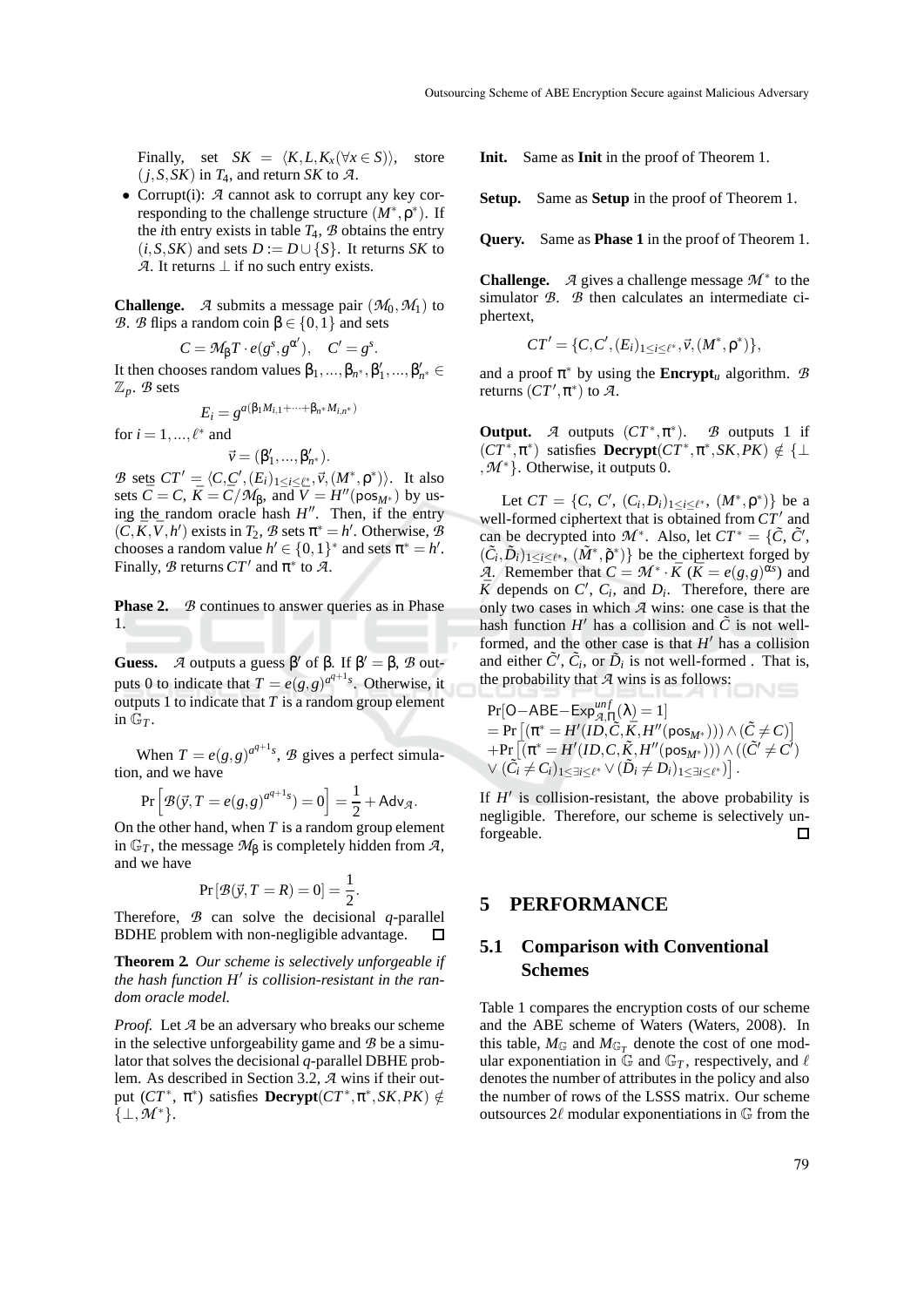|                     | [Waters08]                                 | Our scheme                                |
|---------------------|--------------------------------------------|-------------------------------------------|
| Enc. cost for user  | $(3\ell+1)M_{\mathbb{G}}+M_{\mathbb{G}_T}$ | $(\ell+1)M_{\mathbb{G}}+M_{\mathbb{G}_T}$ |
| Enc. cost for cloud | -                                          | $(3\ell)M_{\mathbb{G}}$                   |

Table 1: Comparison of our scheme and conventional ABE scheme.

Table 2: Comparison of our scheme and conventional outsourcing schemes of ABE.

|                        | [ZH11                  | [LJLC12]               | <b>IHW141</b>                              | Our scheme                              |
|------------------------|------------------------|------------------------|--------------------------------------------|-----------------------------------------|
| Enc. cost for user     | $3M_{\rm G}+M_{\rm G}$ | $3M_{\rm G}+M_{\rm G}$ | $2S_{\mathbb{Z}_p}$<br>$+P_{\mathbb{Z}_p}$ | $(\ell+1)M_\mathbb{G}+M_{\mathbb{G}_T}$ |
| Enc. cost for cloud    | $2m)M_{\odot}$         | $(2m)M_{\odot}$        | $(5\ell+1)M_{\mathbb{G}}+M_{\mathbb{G}_T}$ | $(3\ell)M$ c                            |
| Cloud server           | honest-but-curious     | honest-but-curious     | honest                                     | malicious                               |
| Security assumption    |                        |                        | $a -$                                      | decisional $q$ -parallel BDHE           |
| Security model         | generic group          | generic group          | standard                                   | random oracle                           |
| Distributed processing | no                     | ves                    | no                                         | no                                      |

original Waters' scheme to a cloud server, resulting in a smaller cost for a user terminal. This will be a particularly significant saving when the number of attributes in the policy,  $\ell$ , is large.

Table 2 compares the encryption cost of our scheme with that of the ABE outsourcing schemes in (Zhou and Huang, 2011; Li et al., 2012; Hohenberger and Waters, 2014). In this table,  $S_{\mathbb{Z}_p}$  and  $P_{\mathbb{Z}_p}$  denote the cost of one subtraction and one multiplication in  $\mathbb{Z}_p$ , respectively, and *m* denotes the number of leaf nodes in a tree representation of the policy statement. Note that the schemes in (Zhou and Huang, 2011; Li et al., 2012; Hohenberger and Waters, 2014) have a lower cost for a user terminal (for  $\ell > 2$ ) but their security is against an *honest* or *honest-but-curious* cloud server, while our scheme provides security against a *malicious* cloud server. We may consider multiple cloud servers and distributed processing in a setting such as (Li et al., 2012). The security model however needs to consider *malicious* cloud servers.

#### **5.2 Implementation Evaluation**

We implemented the encryption algorithm of our scheme and that of Waters' scheme (Waters, 2008) on a PC and a tablet computer, representing a user terminal (See Table 3 for details).

We considered a viewing history consisting of 64 records and five possible attributes for the service provider. The viewing history is encrypted using AES and a temporary key. This key is then encrypted with the ABE. We measured the processing time of the encryption algorithm run on a user terminal as the average of 100 trials. In Figure 2 and 3, the horizontal axis denotes the number of attributes in the policy and the vertical axis denotes the processing time (seconds). For simplicity, we used a ciphertext policy consisting of only **AND**-gates, or only **OR**-gates. The cost of our scheme and Waters' scheme is labeled accord-



Figure 2: Experimental results (using PC).



Figure 3: Experimental results (using tablet).

ingly for each case. It can be seen that our scheme costs much less than Waters' scheme. In particular, for five attributes, our scheme on a tablet computer takes 0.4 seconds, while Waters' scheme takes 1.2 seconds. Note that the processing time only depends on the number of attributes in the policy and is independent of the actual policy statement.

**Remark 6***. We only measured the client-side encryption time. However, the measurements of the decryption time for a service provider, the encryption time for a cloud server, and the communication cost between a sender and a receiver do not make sense because a service provider and a cloud server would normally have a high-performance CPU and the protocol is not interactive.*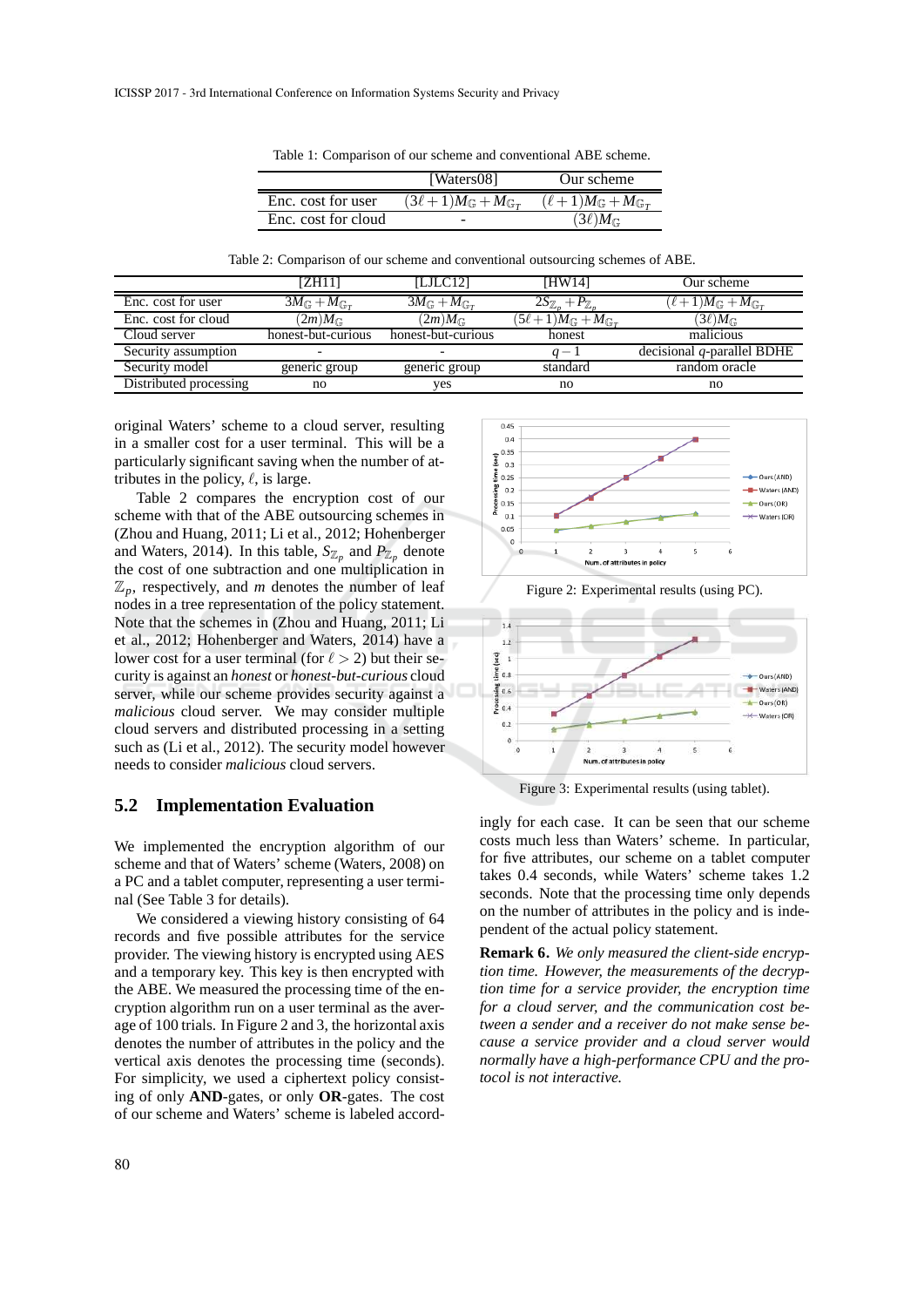|                      | PC.                          | tablet      |
|----------------------|------------------------------|-------------|
| <b>CPU</b>           | Intel Core i7-4790 (3.60GHz) | Apple A8X   |
| Memory               | 8GB                          |             |
| OS                   | CentOS 7.2                   | iOS 9.2     |
| <b>Browser</b>       | Firefox $38.3.0$             | Firefox 1.4 |
| Programming language | JavaScript                   | JavaScript  |

Table 3: Specifications of user terminal.

#### **5.3 Discussion**

Our experimental results in Section 5.2 show that our scheme significantly reduces the encryption cost of a user terminal. The CPUs in television sets are less powerful than those in PCs or tablet computers, and reducing costs is a very important consideration. We considered an attribute set size of five. A larger set of attributes would allow for a more flexible access control policy. The number of attributes in a policy can easily grow. For example, in a "5-level user rating" for an attribute of a service provider, "user rating  $\geq$  3" is represented as

> "user rating= 3" **OR** "user rating= 4" **OR** "user rating= 5"

As noted earlier, our scheme has 2ℓ fewer modular exponentiations compared with Waters' scheme. Hence, it can significantly reduce the encryption cost of the user terminal.

# **6 CONCLUSIONS**

SCIENCE *A*ND

We considered outsourcing of ABE encryption to a malicious cloud server. We examined the security requirements, formalized the security model, and constructed a scheme with provable security based on Waters' ABE scheme. We compared implementations of our scheme and Waters' original scheme. Our security proof is in the random oracle model. Constructing an outsourcing scheme of ABE encryption that is secure without a random oracle remains an open problem. Our approach can be further refined by breaking the viewing history into smaller portions and labeling them according to the type of program. Encryption can be selectively performed on each portion, each with possibly a different policy, for relevant groups of service providers, thereby giving viewers finer control over their viewing history. For example, the user could allow his or her viewing history of food programs to be shared with service providers that have the label "food". Constructing an outsourcing scheme for ABE encryption that allows a viewer to specify

more than one policy for accessing their viewing history is another open problem.

## **ACKNOWLEDGEMENTS**

Reihaneh Safavi-Naini's research is supported in part by Albetra Innovates Technology Futures in the Province of Alberta, Canada. Liang Feng Zhang's research is supported by National Natural Science Foundation of China (Grant No. 61602304) and Shanghai Pujiang Talent Program (No. 16PJ1406500).

# **REFERENCES**

- Attrapadung, N. (2014). Dual system encryption via doubly selective security: Framework, fully-secure functional encryption for regular languages, and more. In *Proc.* HNO *of Eurocrypt'14*, pages 557–577.
	- Attrapadung, N., Hanaoka, G., Ogawa, K., Ohtake, G., Watanabe, H., and Yamada, S. (2016). Attribute-based encryption for range attributes. In *Proc. of SCN'16*, pages 42–61.
	- Attrapadung, N. and Yamada, S. (2015). Duality in abe: Converting attribute based encryption for dual predicate and dual policy via computational encodings. In *Proc. of CT-RSA'15*, pages 87–105.
	- Baba, A., Matsumura, K., Mitsuya, S., Takechi, M., Fujisawa, H., Hamada, H., Sunasaki, S., and Katoh, H. (2012). Seamless, synchronous, and supportive: Welcome to hybridcast: An advanced hybrid broadcast and broadband system. *IEEE Consumer Electronics Magazine*, 1(2):43–52.
	- BBC. YouView: Extraordinary TV for everyone. http:// www.youview.com/.
	- Beimel, A. (1996). *Secure Schemes for Secret Sharing and Key Distribution*. PhD thesis, Israel Institute of Technology.
	- Bethencourt, J., Sahai, A., and Waters, B. (2007). Ciphertext-policy attribute-based encryption. In *Proc. of IEEE Symposium on Security and Privacy 2007*, pages 321–334.
	- Blakley, G. R. (1979). Safeguarding cryptographic keys. In *Proc. of AFIPS National Computer Conference*, volume 48, pages 313–317.